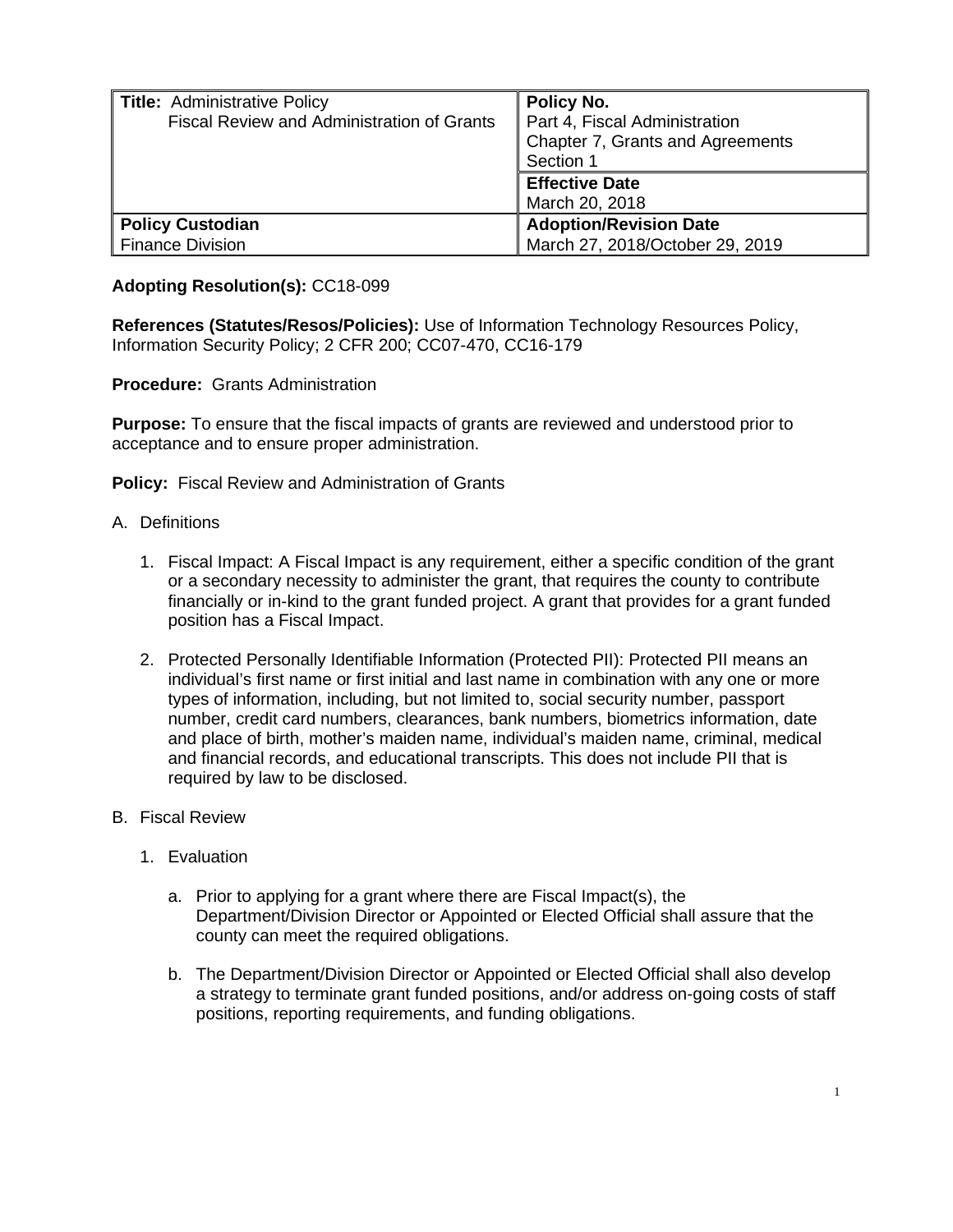C. BCC Approval and Notification

## 1. Pre-Application Briefing

Prior to applying for any grant that has a Fiscal Impact(s) on the county, the Board of County Commissioners (BCC) must be briefed. The BCC approval must be received prior to submitting the grant application. The BCC, in its sole discretion, may place restrictions on the grant application or acceptance process. At the Pre-Application Briefing the BCC may permit staff to proceed with all aspects of the grant including acceptance of the grant. Staff shall follow the direction provided by the BCC at the Pre-Application Briefing.

- 2. Application Approval
	- a. If the grant application or grant terms require execution or approval by the BCC, the resolution shall be prepared for BCC approval on their business consent agenda at a future BCC business meeting. If given direction at the Pre-Application Briefing, the resolution may include submission of the application and acceptance of the grant terms and agreement if the grant is awarded, as well as direction to proceed with applicable budget supplementals.
	- b. After the Pre-Application Briefing, the application, contract and associated document(s) shall be executed in accordance with the Contract and Delegation Authority Policy and/or the Purchasing Policy except where the grant conditions require execution at a level other than that set forth in the Policies. If the grant application or grant terms do not require execution or approval by the BCC, a BCC resolution is not required.
- 3. Pre-Acceptance Notification
	- a. Prior to the acceptance of a grant, the grant manager shall notify the BCC, via email or informal meeting, of the intent to accept an award.
	- b. If there are any items of concern, or terms and conditions of the grant that were not brought to the attention of the BCC in the Pre-Application Briefing, items that have a different Fiscal Impact than previously presented to the BCC, or the BCC requested additional information or briefings, a second briefing shall be conducted.
- D. Compliance with Grant Requirements
	- 1. All Grants:
		- a. The grant's manager must safeguard protected personally identifiable information and other sensitive information. (See Data Protection in Use of Information Technology Resources Policy)
		- b. The Division Director or his/her appointed designee shall maintain all records and provide required documentation to the Finance Division in accordance with the Grants Administration Procedure.
		- c. Grant managers shall submit all required reports in accordance with the grant requirements.